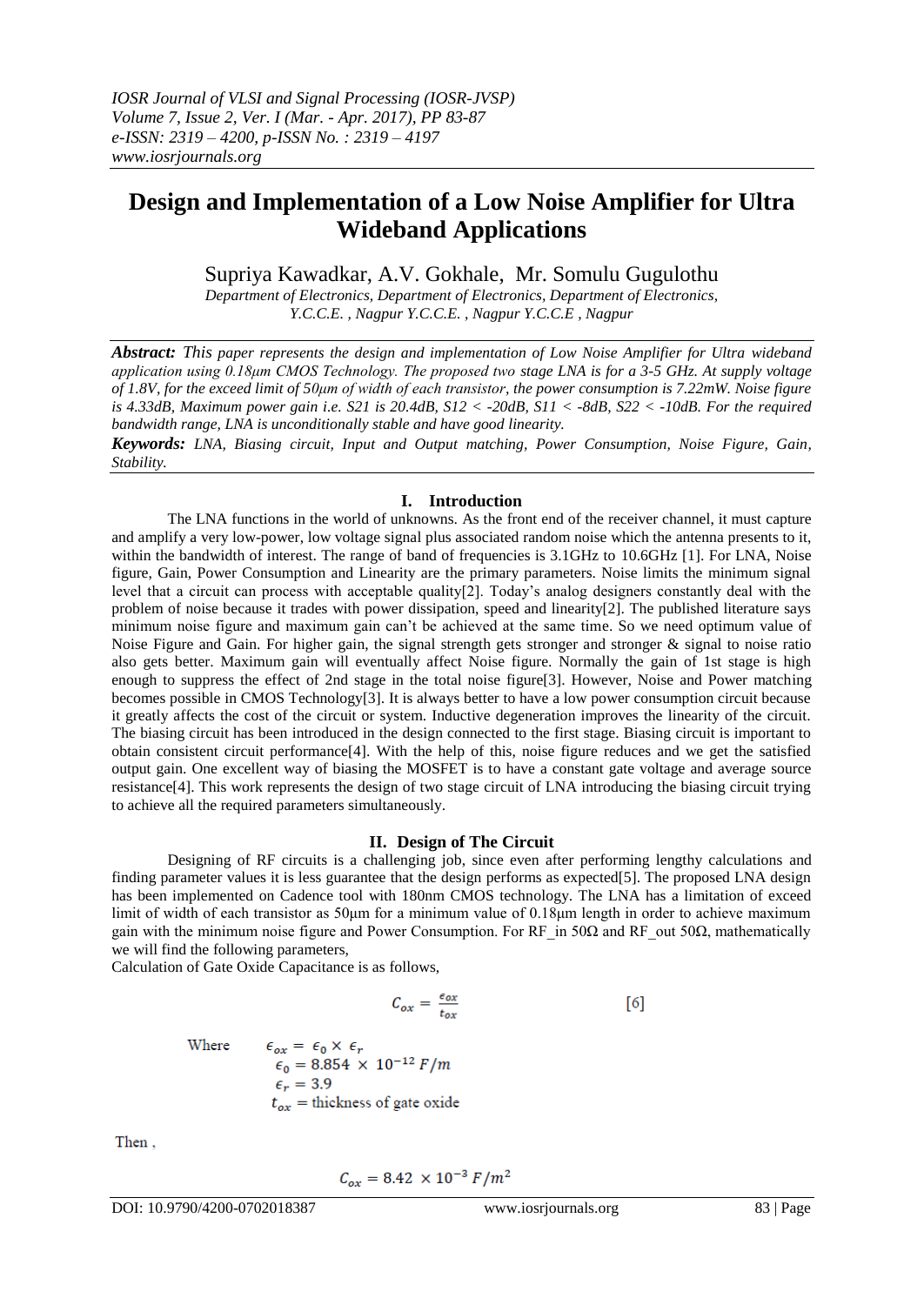Now Optimum Width of a Transistor is

$$
W = \frac{1}{3 \times C_{ox} \times \omega \times L} \tag{6}
$$

 $\omega = 2\pi f_2 - 2\pi f_1$ <br>Where  $f_1 = 3 \times 10^9$  &  $f_2 = 5 \times 10^9$ <br>Therefore,  $\omega = 2\pi \times 2 \times 10^9$  and  $L = 180$ nm,  $R_s = 50\Omega$ 

Hence,  $W \approx 350 \mu m$ Gate Source Capacitance can be calculated as

$$
C_{gs} = \frac{2 \times W \times C_{ox} \times L}{3}
$$
  
= 353 fF (6)

Source Inductor  $L_s$  is

$$
\frac{g_m \times L_s}{c_{gs}} = 50\Omega \tag{6}
$$

Assuming the drain current  $Id$  of 5mA for the required application, the transconductance of the system can be calculated as

 $gm = Id \times Vdsat$ 

Where  $Vdsat = 200$  mV as per the rule of thumb in the analog design. But we will consider  $Vdsat = 100mV$  and hence we get  $gm = 50mS$ . Therefore ,  $Ls = 882pH$ 

and  $Lg$  is

$$
f = \frac{1}{2\pi \times \sqrt{(L_{\rm S} + L_g) \times c_{gs}}} \tag{6}
$$

And we get  $L_g = 7nH$ 

Noise figure (NF) can be calculated as

$$
NF = 10\log_{10}\left(1 + \frac{RF\_out}{RF\_in}\right)
$$

$$
NF = 3dB
$$

And

# **Analysis of the Circuit in Cadence:**

The proposed design has been simulated with 0.18μm CMOS technology in Cadence. All the transistors are in saturation region.

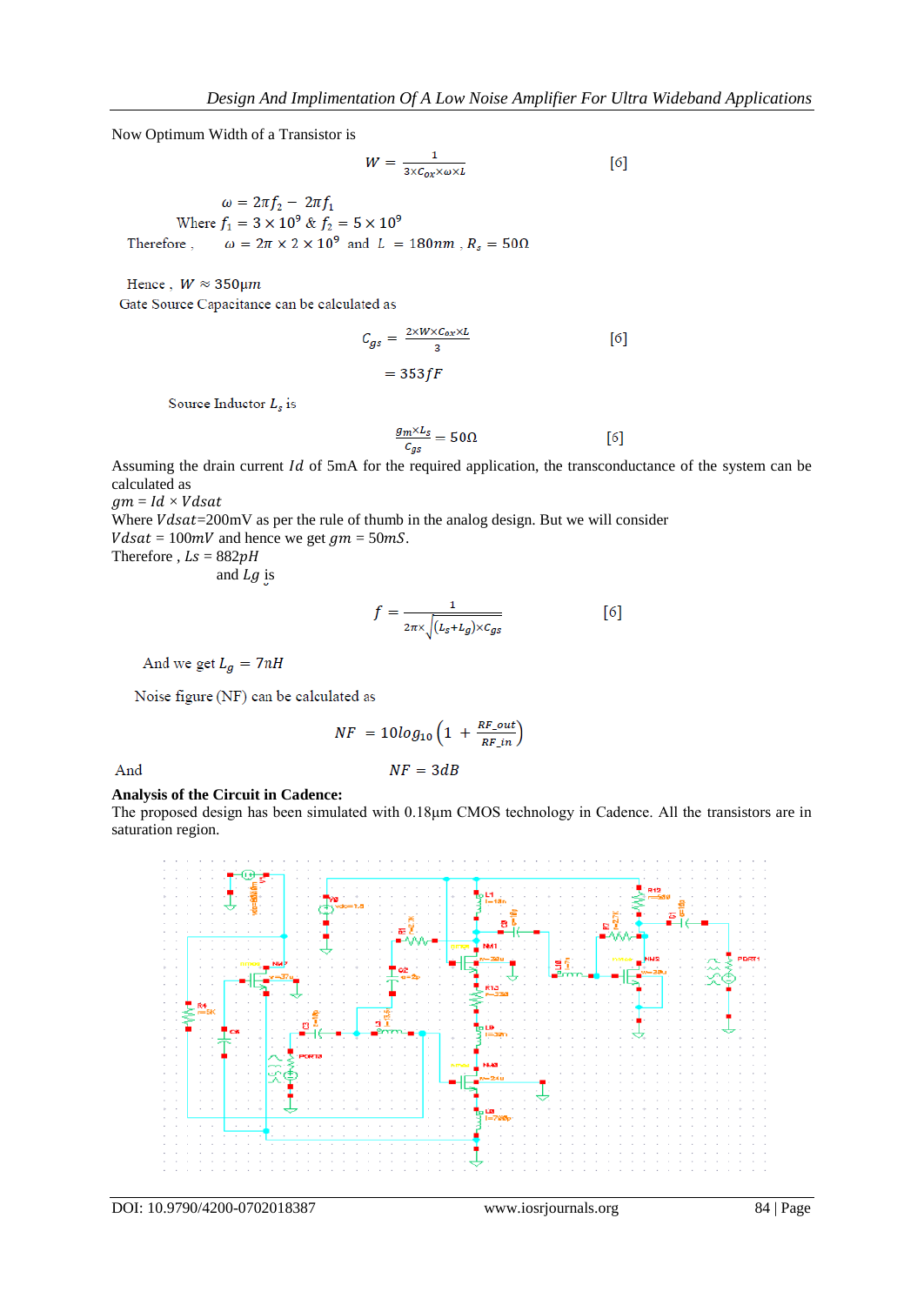The LNA consist of two stages. The first stage is a cascade topology. Cascade topology promises higher power gain, good noise performance, low power consumption. The topology has superior noise performance using feedback technique and it is possible to use this in wideband applications [2]. The R-C feedback has been used in the first stage, it helps to improve the gain and it has very good wideband input matching characteristics. The feedback circuit of this topology has a value of resistor as  $2.7K\Omega$  and Capacitor value as  $2pF$ . The value of Lq and Ls is 13.5  $nH \& 700pH$  respectively. The width of transistor NM0 is 24 $\mu$ m while the width of  $NM1$  is  $30\mu m$ . The value of inductor *Lin* placed between two transistors  $NM0$  and  $NM1$  of first stage is  $30nH$ . This is also called as source degenerative cascade topology. The introduction of this interstage inductor enhances the gain of cascade LNA [6]. Thus Lin serves as inter-stage matching between drain of NM0 and source of NM1. The inter-stage LNA can provide more gain and less miller effect. It also helps to improve the output matching. The presence of *Lin* improves the Noise figure. This improvement is more pronounced if the inter-stage matching inductor is off chip thus avoiding large parasitic capacitance [6]. This improves the stability also in the proposed circuit. Capacitors at input and output are DC blocking capacitors  $[1]$  having the value of  $10pF$ . The resistor placed in series with the *Lin* helps to improve the scattering matrix parameters.

The resistive feedback in the second stage helps to maintain the positive gain. The first stage has shunt peaking inductor consisting of value  $12nH$  and the second stage has a shunt resistor of value 500 $\Omega$ . It helps to reduce the chip area, to obtain proper gain and also reduces the Noise figure. Because of shunt peaking technique, the low power consumption and low noise figure can be achieved simultaneously [7]. The internal resistance of all the passive components is 0, although it hardly affects gain but it reduces noise figure to some extent. The biasing circuit is introduced in the proposed circuit. Out of three biasing schemes, we have used constant voltage bias which is most useful for Radio Frequency (RF) and video amplifiers employing small DC drain resistors [2]. Biasing circuit is important to maintain the consistency in the circuit. It also helps to reduce the Noise Figure. Here the bias voltage is of  $0.8V$ . The value of *Rbias* in the biasing circuit is chosen to be large to minimize the noise entering into the design [5]. The value of *Rbias* is  $5K\Omega$  in the circuit.

# **III. Simulation**

**1. Noise analysis –** The resultant noise figure and minimum noise figure of a designed LNA is 4.3dB and 2.6dB respectively. Here the improvement is, even after second stage, the Noise figure is continues to reduce.



**2. S–Parameter analysis –** The simulated results shows that the LNA has maximum gain of 20.4dB. Also the gain is continuously increasing even after the second stage. Reverse gain coefficient is less than -30dB and Input reflection coefficient is less than -8dB. Also the output reflection coefficient is improved to -13.5dB and this provides a very good output matching.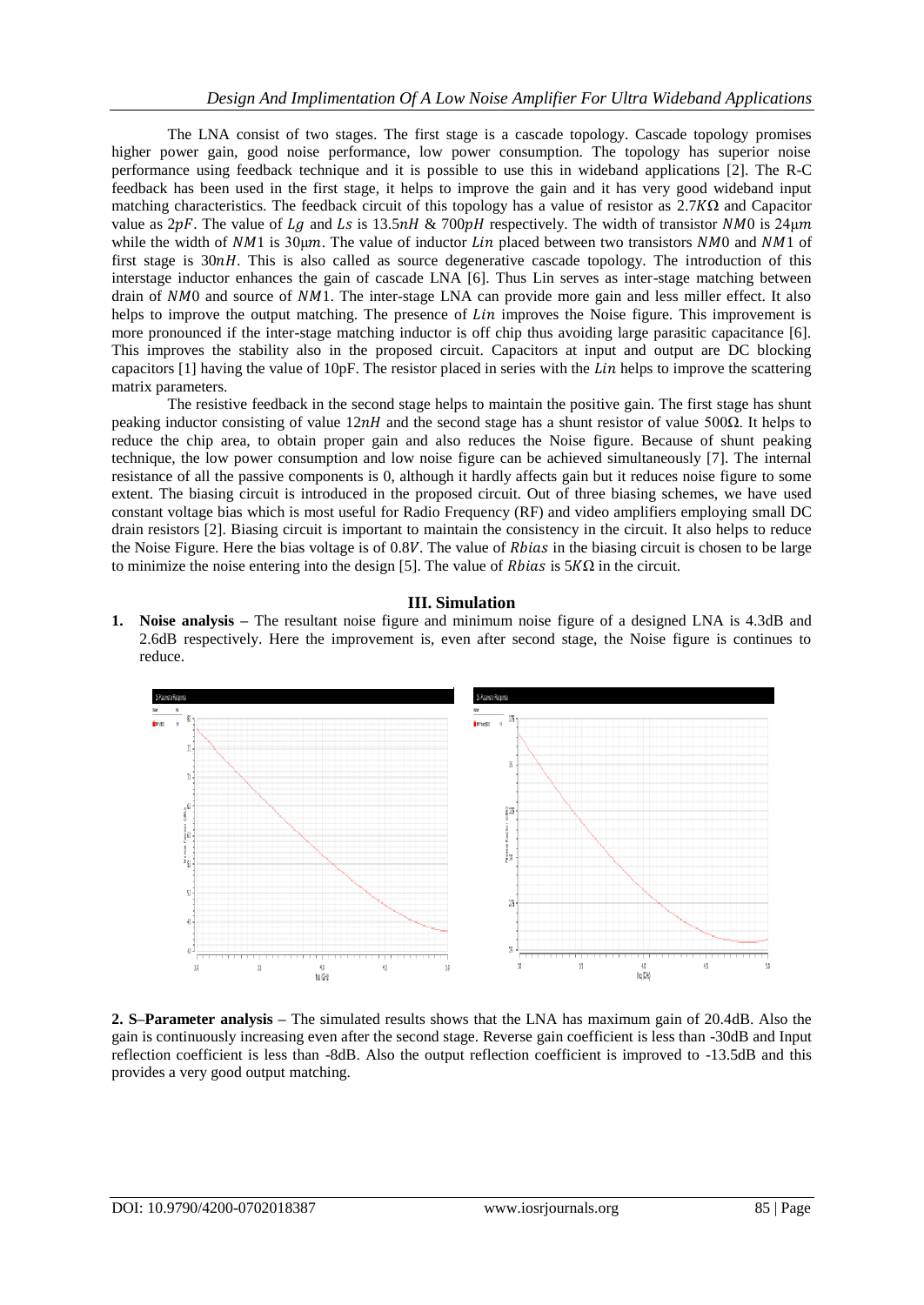

**3. Stability analysis –** As the reverse isolation increases , stability improves. And in the previous analysis it is proved that reverse isolation is up to -40dB. One can use the techniques such as resistive loading and neutralization to improve stability for an LNA. Stability analysis shows that  $Kf > 1$  across 3-5GHz band of frequencies stating that the designed LNA is un-conditionally stable.



**4. Power Consumption –** The power consumed in the circuit is 7.22mW. By improving the scattering matrix parameters, power consumption can be reduced.